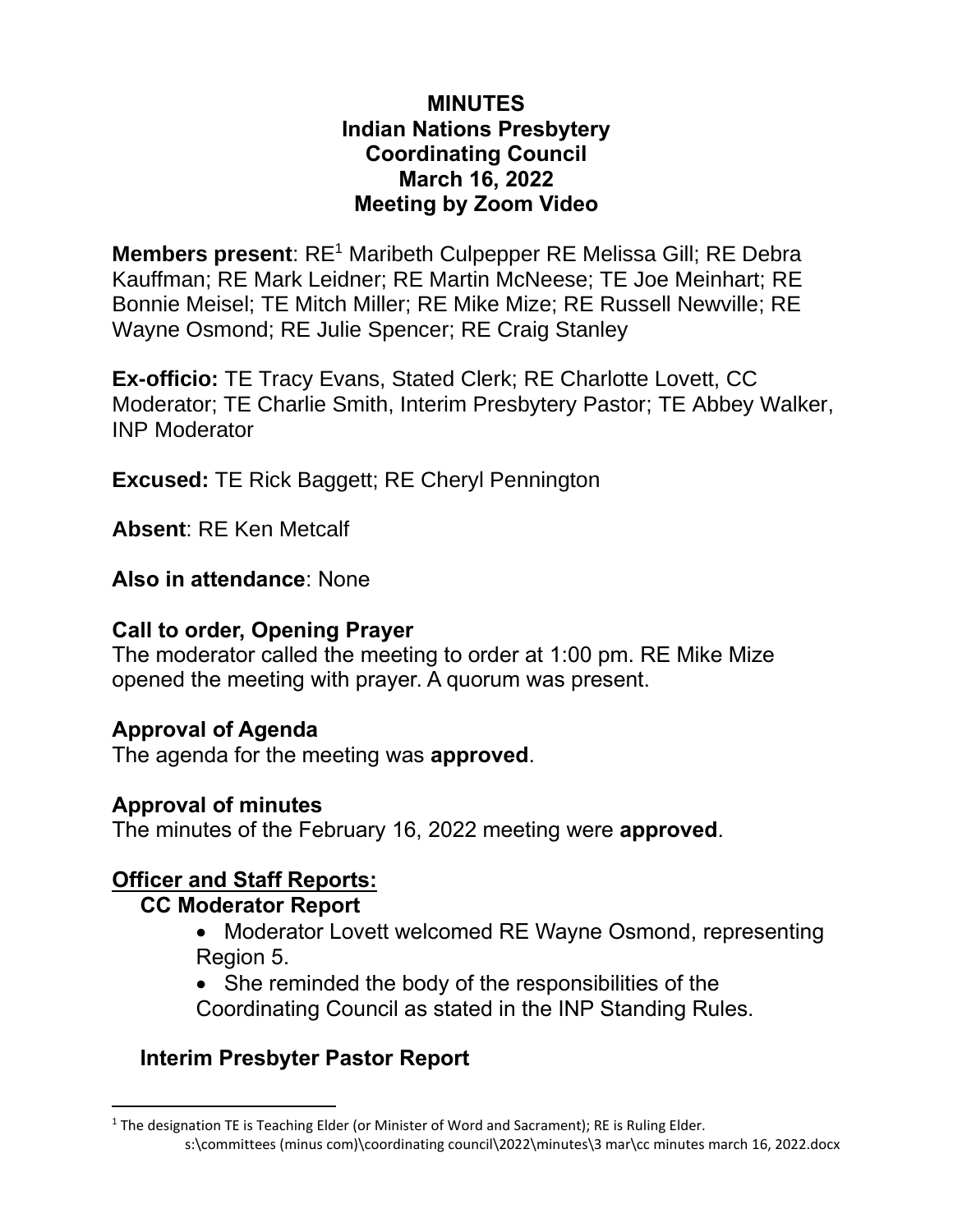• TE Smith shared a Lenten discipline he is using, a litany from "Stages on the Way" by the Wild Goose Worship Group, part of the Iona Community. He also shared a "nested meditation."

• He is making plans for regional gatherings in the near future and shared his upcoming schedule.

• The responses to the \$5000 gifts to churches was provided. Two churches have not yet responded; four churches' decision on how to use the grant have not been determined.

### **Stated Clerk Report**

• No report.

### **INP Moderator Report**

• TE Walker has attended Oklahoma Presbyterian Network meetings and worked on plans for the February and the June Stated Meetings. June is the Tri-Presbytery meeting with Cimarron and Eastern Oklahoma Presbyteries.

## **Committee Reports**

## **Committee on Administration**

• Report from RE Stanley given.

• On February 28, 2022, \$1M was transferred from the Texas Presbyterian Foundation (TPF) Holding Account to the TPF INP Foundation as directed by the motion passed at the February 16, 2022, Coordinating Council meeting.

• **Motion** from the committee to approve \$900 scholarship for Emma Mitchell to attend the University of Tulsa Presbyterian Leaders and Scholars Heritage Tour July 17-27, 2022. **Motion approved.**

• The INP Moderator has appointed a Long-Range Financial Planning Task Force at the request of COA. Members of the task force are: RE Craig Jones, FPC Norman; RE Melissa Gill, Memorial, Norman; RE Debbie Kauffman, Chisholm Trail PC, Yukon; TE John McKinnon, FPCOKC; TE Mitch Miller, Santa Fe PC, Edmond; RE Tom Rheinlander, FPC Lawton.

• **Motion** that the Coordinating Council instruct Committee on Administration to send a letter to TPF asking to remove INP investments in China and Russia. **Motion approved**.

• Staff Personnel reviews are scheduled for March 17. **Motion** to give cost of living raises for each INP staff person of 7%, asking presbytery to affirm the contract changes at its next meeting. **Motion approved.**

### **Committee on Ministry:**

s:\committees (minus com)\coordinating council\2022\minutes\3 mar\cc minutes march 16, 2022.docx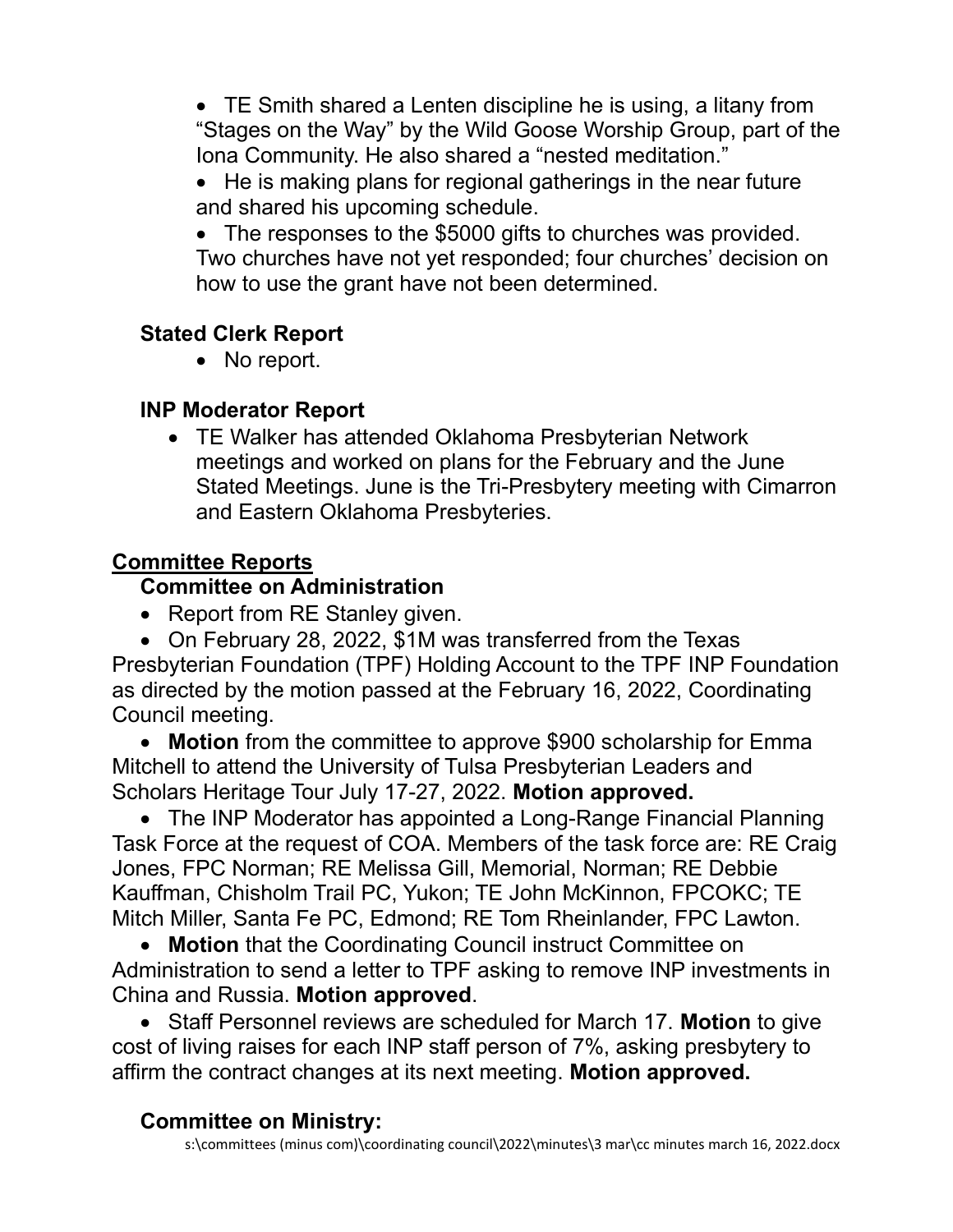• No report.

## **Committee on Preparation for Ministry**

- RE Mike Mize reported Tylar Grant was approved at the presbytery meeting to advance to Candidate status.
- There is a need for two readers, one Teaching Elder and one Ruling Elder, for Ordination Exams. TE Abbey Walker and RE Mark Leidner volunteered.

## **Committee on Nominations and Representation**

• The General Assembly commissioners will be TE Charlie Smith, and RE Mike Mize, who were elected at the most recent presbytery meeting.

## **Board of Trustees**

• No report.

## **INP Foundation Board**

• TE Miller, president of the INP Foundation, reported that the Board is reviewing the current By-laws and Operations Manual for suggested changes reflecting the new responsibilities for the Board.

### **Network Reports**

### **Congregational Support Network**

• **Motion** to approve the requested tech grant of \$2824.96 for Santa Fe Presbyterian Church, Edmond, for additional microphones and related equipment. **Motion approved.**

### **Care of Pastoral Leaders Network**

• No report.

## **Youth Ministry Network**

• For Information: The registration for Ferncliff Camp and Conference is open. Oklahoma week is June 12-17, though campers can go any week. Transportation will be provided by the Oklahoma Presbyterian Network for that week. Deadline for using that transportation is May 1.

# **New and Continuing Business**

s:\committees (minus com)\coordinating council\2022\minutes\3 mar\cc minutes march 16, 2022.docx • There was no new business.